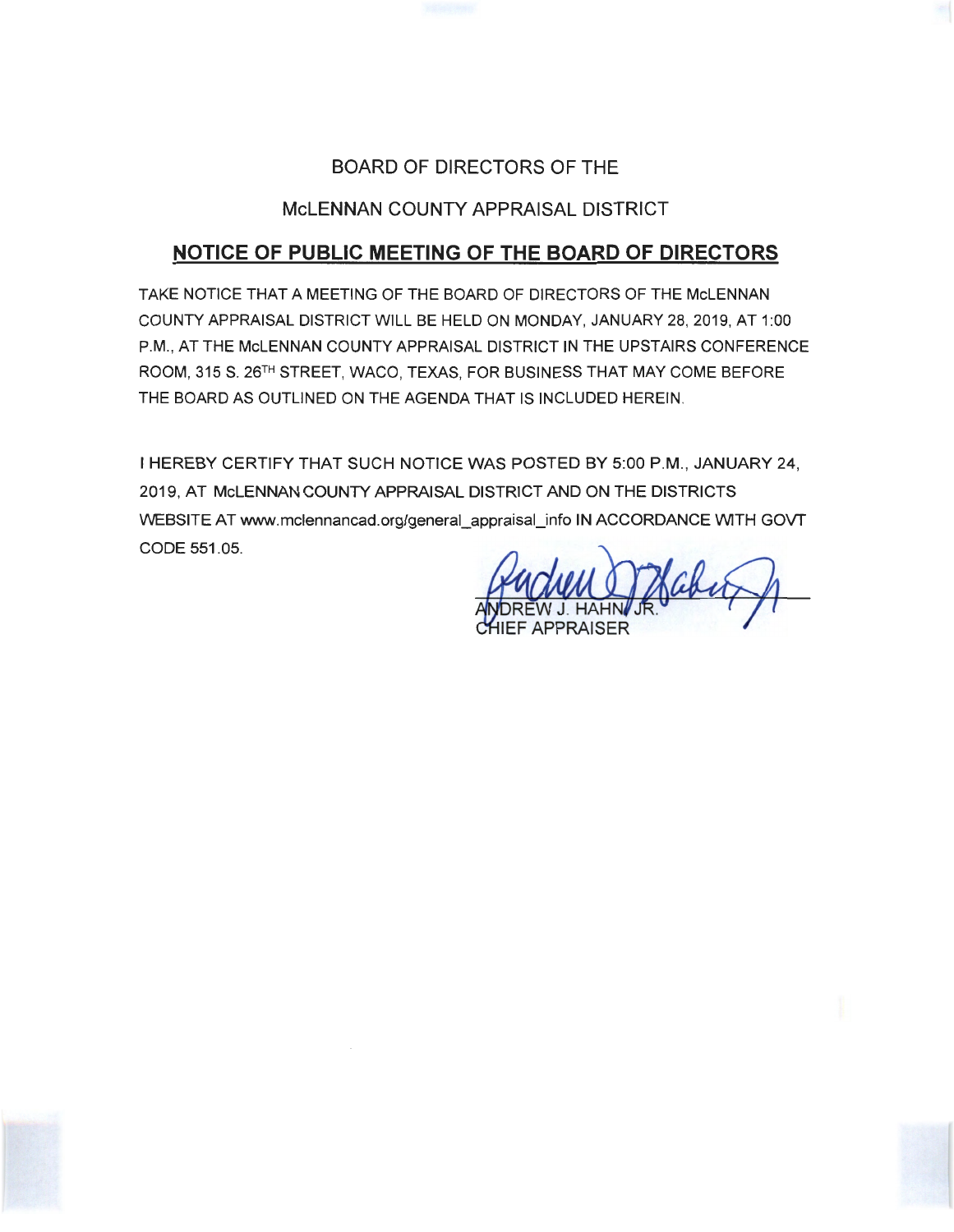#### BOARD OF DIRECTORS MEETING JANUARY 28, 2019, 1:00 P.M. MCLENNAN COUNTY APPRAISAL DISTRICT 315 S. 26TH STREET WACO, TEXAS 76710

## **AGENDA**

## MEETING CALLED TO ORDER

#### *BUSINESS SESSION*

### **ITEMS REQUIRING BOARD ACTION**

- 1. BOARD TO ELECT CHAIRMAN AND SECRETARY.
- 2. MINUTES OF DECEMBER 4, 2018, MEETING.
- 3. BOARD TO CONSIDER RESOLUTION 2019-1 TO APPOINT CHAIRMAN AND SECRETARY FOR ARB.
- 4. BOARD TO CONSIDER RESOLUTION 2019-2 TO DISPOSE OF SURPLUS AND/OR SALVAGE PROPERTY.
- 5. BOARD TO CONSIDER CONTRACT WITH JUST APPRAISED.
- 6. BOARD TO CONSIDER CONTRACT WITH LOW & SWINNEY, PLLC.
- 7. BOARD TO CONSIDER LINE ITEM CHANGES.

#### **DISCUSSION ITEMS**

1. REVIEW AND DISCUSS INTERIM FINANCIAL REPORTS.

### **PUBLIC COMMENT**

#### **MANAGEMENT AND COMMITTEE REPORTS**

- 1. TAXPAYER LIAISON REPORT.
	- TAX PAYER COMPLAINTS
	- ARB BOARD UPDATES

2. CHIEF APPRAISER REPORT TO INCLUDE UPDATES REGARDING: APPRAISALS, ARB, ARBITRATIONS, LAWSUITS, TRAINING & EDUCATION, OPEN RECORDS REQUESTS, MCAD BUILDING, MCAD 2019 CONTRACTS AND MISCELLANEOUS ISSUES.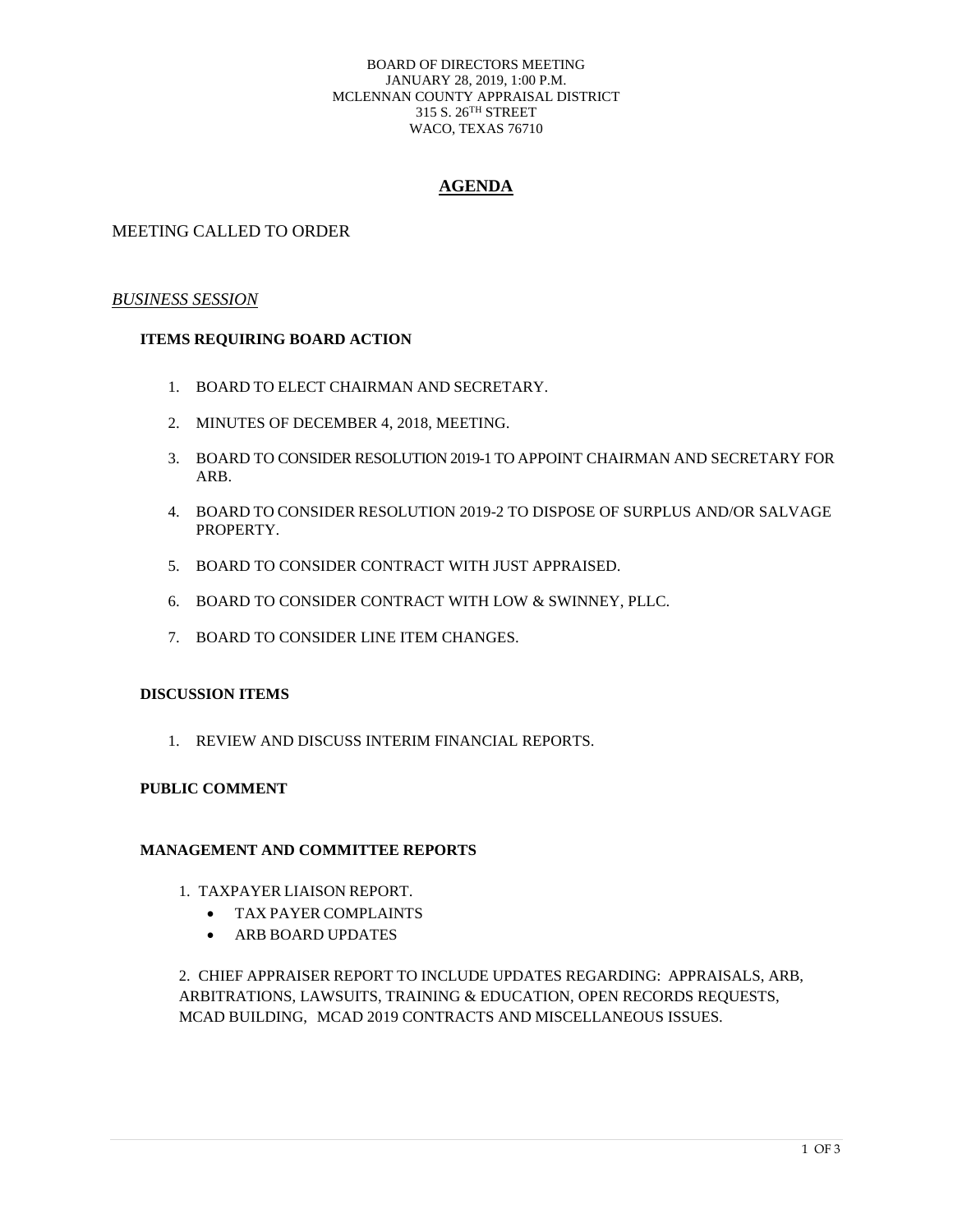BOARD OF DIRECTORS MEETING JANUARY 28, 2019, 1:00 P.M. MCLENNAN COUNTY APPRAISAL DISTRICT 315 S. 26TH STREET WACO, TEXAS 76710

#### *EXECUTIVE SESSION*

(NOTE FOR THIS ITEM: THE BOARD OF DIRECTORS WILL BE IN CLOSED SESSION FOR THIS ITEM)

- a. THE APPOINTMENT, EMPLOYMENT, EVALUATION, REASSIGNMENT, DUTIES, DISCIPLINE, OR DISMISSAL OF AN OFFICER OR EMPLOYEE, SUPERVISOR, CHIEF APPRAISER (TEX. GOVT. CODE SEC.551.074)(A)
- b. A PRIVATE CONSULTATION WITH THE BOARD'S ATTORNEY ON MATTERS IN WHICH THE DUTY OF THE ATTORNEY TO THE GOVERNMENTAL BODY UNDER THE TEXAS DISCIPLINARY RULES OF PROFESSIONAL CONDUCT OF THE STATE BAR OF TEXAS CLEARLY CONFLICTS WITH THE OPEN MEETINGS ACT OR PENDING OR CONTEMPLATED LITIGATION, AS AUTHORIZED BY LAW (TEX. GOVT. CODE SECTION 551.071, 2012-3723-5 WALGREEN COMPANY, 2013-3711-4 HOLLYWOOD THEATRES, 2014-3244-5 BRAUDAWAY ENTERPRISE, LLC. , 2014- 3248-4 SMV WACO GREENVIEW, 2014-3249-5 GRAYHAWKSDENE LP, 2014-3858-5 LAKESHOREPARTNERSLP, 2015- 3286-5 BUENGER O C 2015-3519-4 DWIGHTS DISCOUNT VACUUM, 2015-3527-5 BIG DIAMOND LLC, 2015-3573-5 2509 LAKESHORE PARTNERS LP, 2015- 3665-5 CHICK-FIL-A INC, & GANDER MOUNTAIN CO, INC, 2016-2942-4 DHRUVKISH PARTNERS LTD, 2016-2945-3 BDR WACO INVESTMENTS INC, 2016-3002- 5 BRAZOS CONDOS I LP, 2016-3003-4 BRAZOS RIVER PARTNERSHIP, 2016-3004-4 WESTDALE PROPERTIES, 2016-3135- 5 CHICK FIL A , INC, 2016-3159-5 INDIAN RIDGE LLC & PECAN CREEK PARTNERSHIP LTD, 2016-3387-4 2509 LAKESHORE PARTNERS LP, 2016-3390-4 BIG DIAMOND, 2016-3532-4 MARS CHOCOLATE NORTH AMERICA LLC, 2016- 3533-4 WRIGLEY MANUFACTURING, 2016-3581-5 WOODHOLLOW ASSOCIATES LP, 2017-2501-5 BRAZOS RIVER PARTNERSHIP THREE L.P AN ENTITY, 2017-2519-4 BRAZOS RIVER PARTNERSHIP ONE L.P. A LIMITED PARTNERSHIP, 2017-2502-4 WESTDALE HERITAGE LTD A LIMITED PARTNERSHIP, 2017-2513-5 H E BUTT GROCERY CO AND HEB BEVERAGE CO LLC, 2017-2518-3 BRAZOS CONDOS I LP A LIMITED PARTNERSHIP, 2017-2624-4 J C PENNEY CORPORATION, 2017-2658-4 WRIGLEY MANUFACTURING, 2017-2659-4 MARS CHOCOLATE NORTH AMERICA LLC, 2017-2663-4 2509 LAKESHORE PARTNERS LP, 2017-2709-4 AMERICAN MULTI- CINEMA INC, 2017-2738-5 DCII-700 AUSTIN AVENUE LLC AN ENTITY, 2017-2758-5 POP HOLDINGS LP, 2017-2847-4 BEN E KEITH COMPANY, 2017-3035-4 11TH STREET FLATS LLC, 2017- 3163-3 H.E. BUTT GROCERY CO AND HEB GROCERY COMPANY LP, , 2017-3166-5 BIG DIAMOND INC AND NTI DROP ONE LLC, 2017-3170-5 MAJ PARNERS LTD, 2017-3212-5 JOSEPH G BEARD AND SHERRY BEARD, 2017-3537-5 CVS AS LESSEE, 2017-3654-5 WI- ERI WACO H PROPERTY L. P. , 2017-3653-5 WI-ERI WACO CY PROPERTY L.P. , 2018-2478-4 2509 LAKESHORE PARTNERS LP, 2018-2632-4 HARVEST LAKESHORE ESTATES RETIREMENT RESIDENCE LLC, 2018- 2665-4 WALGREENS CO. AS LESSEE, 2018-2695-4 HOLLYWOOD THEATERS INC, 2018-2764-4 WAL-MART REAL ESTATE BUSINESS TRUST EAST OP AND TEXAS LLC AS LESSEE, 2018-2765-4 WAL-MART REAL ESTATE BUSINESS TRUST, 2018-2797-5 EIRREK RTT LLC, 2018-2782-4 GRAYHAWKESDENE LP, 2018-2792-5 WRIGLEY MANUFACTURING, 2018-2791-3 MARS CHOCOLATE NORTH AMERICA LLC, 2018-2882-3 BIG DIAMOND INC AND NTI DROP ONE LLC, 2018-2909-4 AVATAR FRONTERA WACO LLC, 2018-2971-4 WACO OSOVERDE LP, 2018-2948-4 BELLTEX ASSETS III TINSLEY LLC, 2018-2940-3 CPC WACO LLC AND CPC WACO II LLC, 2018-2987-4 WACO VILLAGE PARTNERS LLC, 2018-3100-4 CATERPILLAR INC AND CATERPILLAR WORK TOOLS INC, 2018-3029-4 S2S DOMAIN WACO ASSOCIATES LLC, 2018-3128-5 CHICK FIL A SEVER, 2018-3269-5 CHICK FIL A AS OWNER AND LESSEE, 2018-3072-5 WILLIAM GEORGE SCHROEDER, 2018-3289-5 HTA HILLCREST MOB 1 AND MOB 2 LLC AN ENTITY, 2018-3330-5 SOLIS MANAGEMENT COMPANY, 2018-3319-5 PROGRESSIVE INNS LLC, 2018-3368-5 POP HOLDINGS LP, 2018-3335-3 WREN INTERESTS INC A TEXAS CORPORATION, 2018-3320-4 SPRING WACO LP, 2018- 3409-5 SAMS CLUB EAST INC AND WALMART STORES EAST LP, 2018-3413-4 WALMART STORES EAST LP, 2018- 3419-4 SMART STOPS LIMITED PARTNERSHIP, 2018-3424-5 BUTT H E GROCERY CO AND HEB GROCERY COMPANY LP, 2018-3440-4 STEVEN O'CONNOR , 2018-3485-4 CSMC 2007 C1 WOODWAY DR LLC, 2018-3482-5 MAJ PARTNERS LTD, 2018-3447-4 AMERICAN MULTI CINEMA INC, 2018-3481-4 Z Z & Z PROPERTIES LTD, 2018-3476-4 TENNYSON ARMS LLC, 2018-3484-5 PRASITI 415 OWEN LANE LLC, 2018-3451-5 ASPEN HEIGHTS WACO PROJECT LTD, 2018-3464-4 UPPER LEVEL ACQUISITIONS II LLC , 2018-3456-4 PROJECT COUNTRY PLACE LTD, 2018-3480-4 TRUE ORCHIDS OF TEXAS LLC, 2018-3483-3 PRASITI 5000 SANGER AVE LLC, 2018-3490-5 TTHFD INVESTMENTS LLC, 2018-3502-5 D & F MARTIN FAMILY PARTNERS LTD, 2018-3505-5 TEXAS E CREST LTD, 2018-3506-3 TX SHERMAN MANOR APTS LTD, 2018-3507-4 BRAZOS PARK APARTMENTS LTD, 2018-3538-5 RICHLAND SPRINGS LLC, 2018-3567-5 NATIONAL RETAIL PROPERTIES LP AN ENTITY, 2018-3617-3 LCS DELANEY VENTURE I LLC, 2018-3831-5 SANDY CREEK ENERGY ASSOCIATES LP, 2018-4135-4 CLOVER INDUSTRIAL LLC, 2018-4183-3 TVA DEVELOPMENT LTD, 2018-4174-5 FLAT ROCK SELF STORAGE LLC, 2018-4207-4 KIM JUNG TRUSTEE OF THE F.M. YOUNG 1989 TRUST, 2018-4208-3 CAPCG-WEST CAMPUS LOFTS LP,